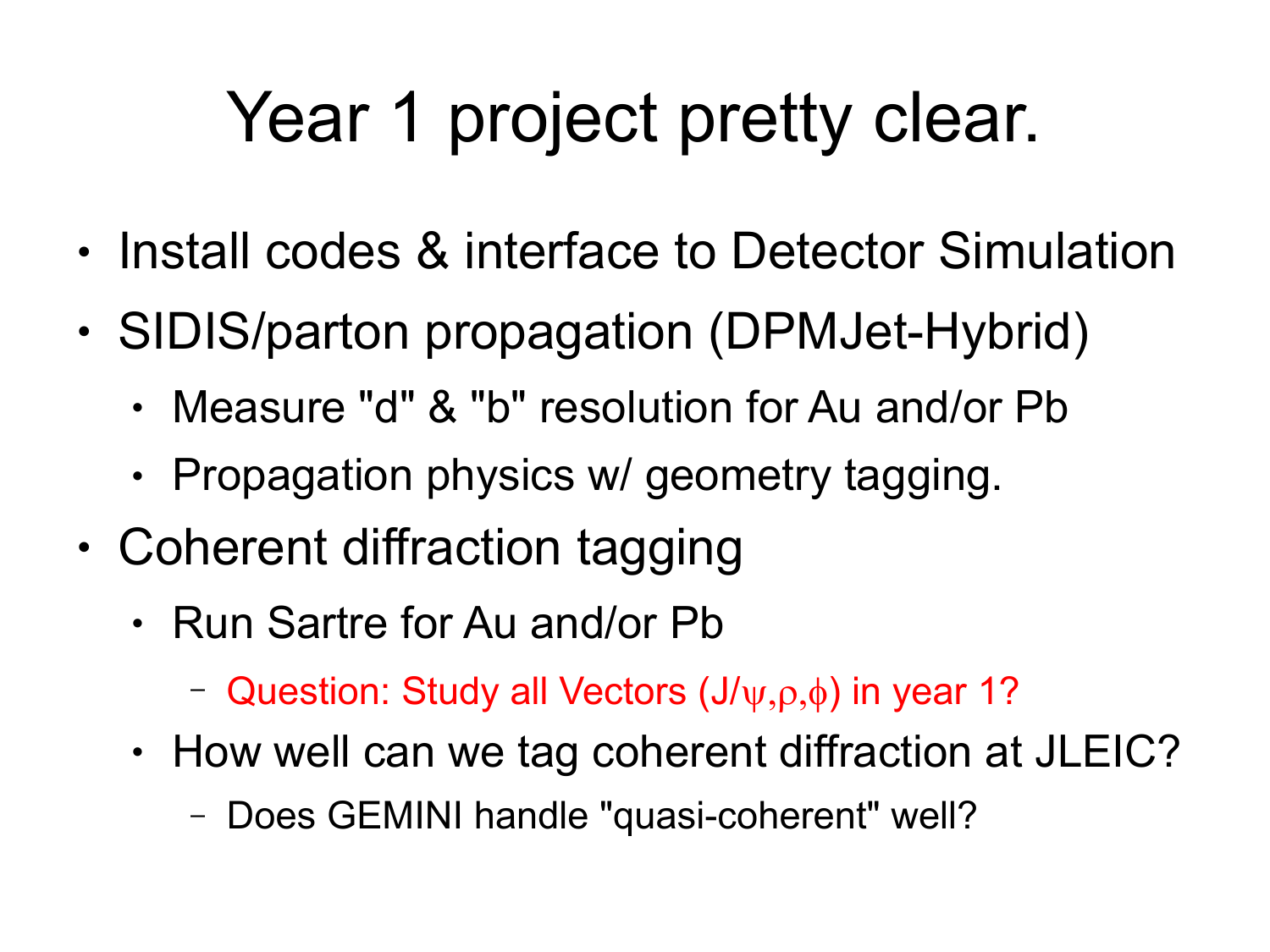## Technical questions on Sar*t*re

- How well does Gemini handle the incoherent channel Charles is interested in:  $eA \rightarrow e' \vee A' \rightarrow e' \vee A \gamma$  ?
- Are the existing Pb (or Au) tables accurate enough as they are or do they need some extra "regions" added?
	- $|A|^2$  &  $|A^2|$  tables cover  $(W^2,Q^2,t)$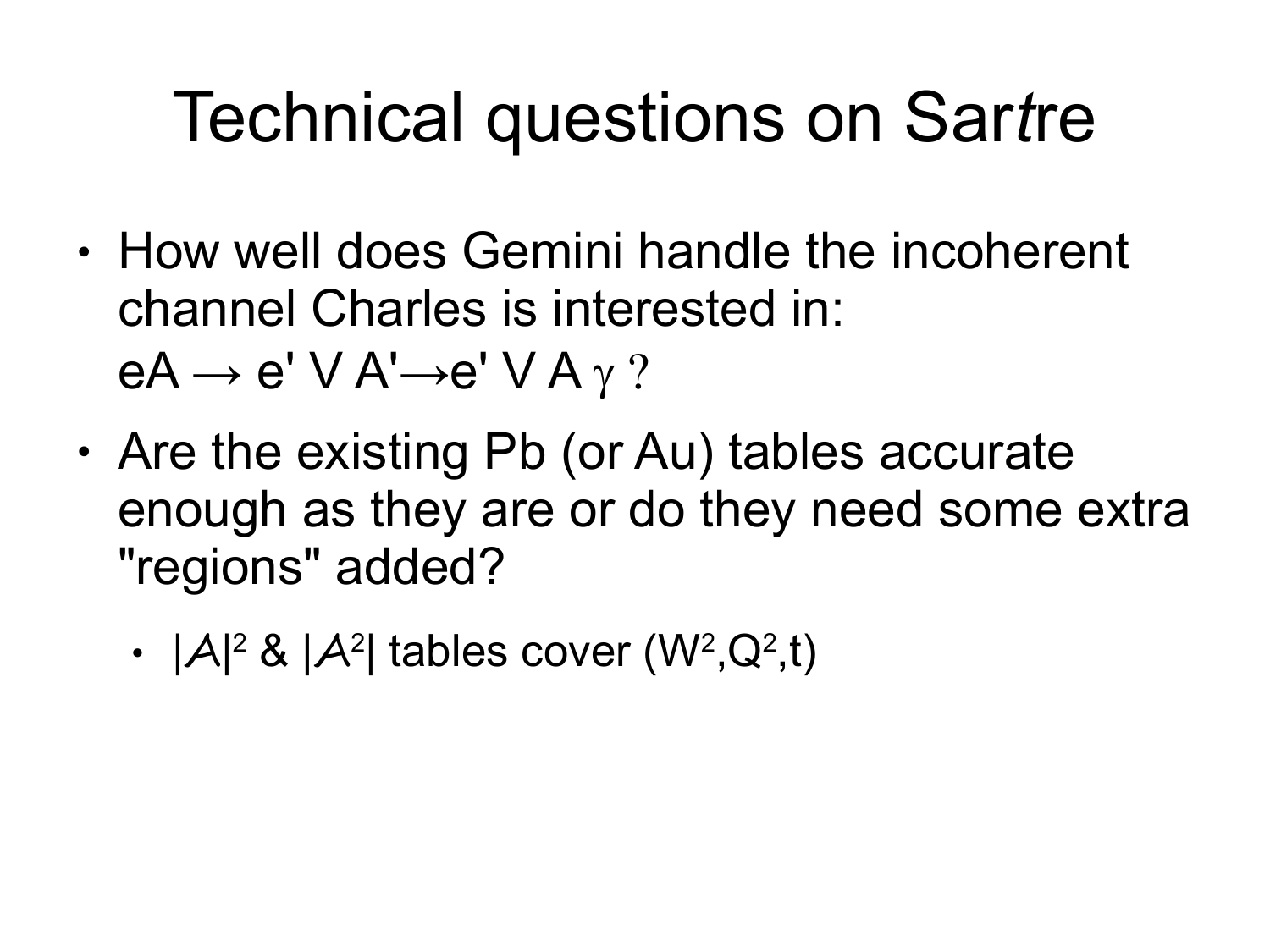#### Parts of Year 2 are in focus

- SIDIS
	- Adapt to JLAB12
	- Run on lighter nuclei (say Ca)
	- Upgrade code to "3D" Glauber for U
		- Relatively straightforward. AA examples exist.
- Coherent diffraction
	- Lighter nucleus to try and "turn off" effect &/or shift  $Q<sup>2</sup>$  value where effect happens.
	- Lighter nucleus to try and catch the actual scattered nucleus? (CHARLES)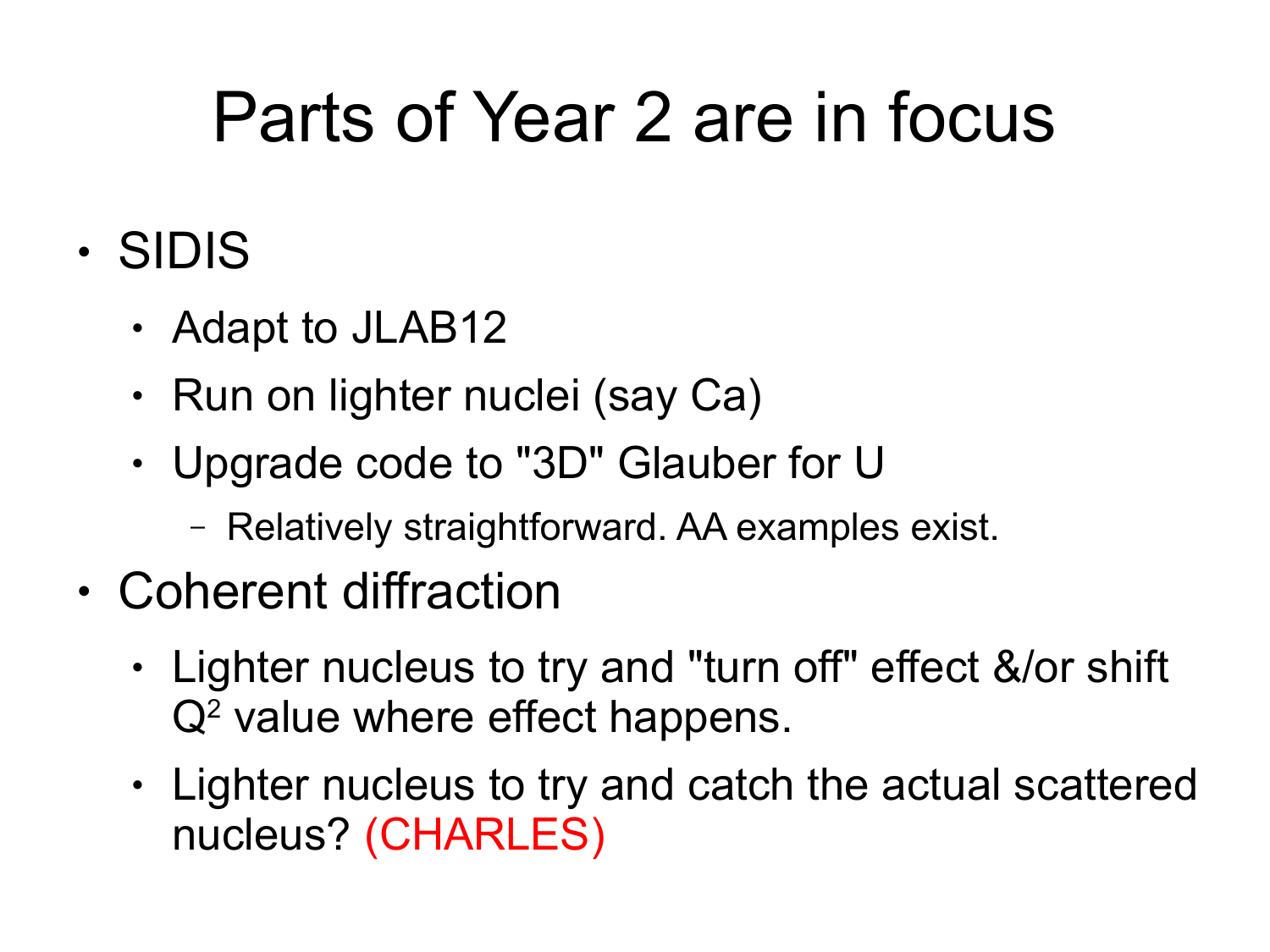## Centrality in incoherent diffraction is a big project – beyond our scope.

#### **Simplified Sar***t***re event flow**



Problem 1: Incoherent diffraction has:

No event-by-event Glauber geometry for struck proton.

No intra-nuclear cascade to further excite nucleus beyond initial scatter.

Problem 2 (actually the biggest problem):

Existing cross-section tables integrate over b.